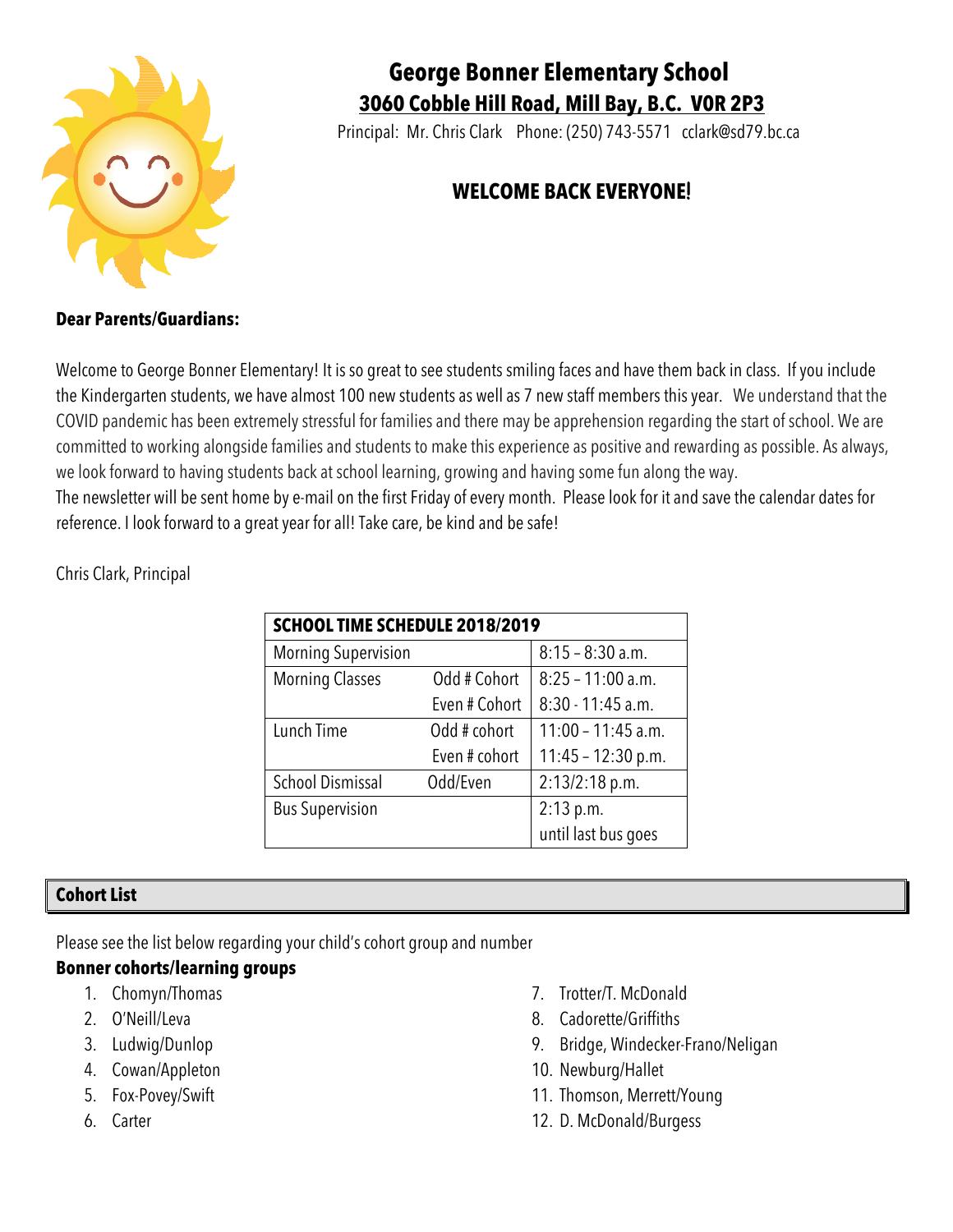### **PAC MEETING**

The first PAC meeting of the year was held on Tuesday, September 15<sup>th</sup>, at 6:30 p.m. via Zoom. PAC meetings will be held on the third Tuesday of each month. This is your chance to discuss school activities and programs that will be happening at George Bonner Elementary this year. All parents are welcome to attend. Hope to see you there!

You PAC executive for this year will be; Aurelia Macinnis Chairperson and DPAC rep Colleen Neville Secretary Barbara Green Treasurer Christine Lydiatt Fundraising Coordinator

#### **TERRY FOX RUN**

In order to ensure staff and student safety, we are unable to have our traditional Terry Fox assembly, group warm up and whole school run this year. However, on Friday, September 25<sup>th</sup>, students at George Bonner will be participating in a class or cohort Terry Fox Run. Teachers will be taking students outside to participate in short runs at various times throughout the day.

We will not be sending home pledge forms for this event, but will be asking students to bring in a different denomination of coins each day. Tuesday - "silver"change: nickels, dimes, quarters, Wednesday-loonies, Thursday-twoonies. In addition, Bonner is registered online and anyone can donate through the Terry Fox website by clicking on the link below http://www.terryfox.ca/GeorgeBonnerElementary

Please contact your child's teacher for more details about their plans.

#### **INDIVIDUAL PHOTOS**

Picture Day is **tentatively** booked for Friday, October 16<sup>th</sup>. Photo order forms will be sent home once we receive them from Lifetouch. To order pictures, please return the order form and payment to the school with your child on Picture Day. All students will be photographed for school service products. Be ready to bring your smiles on picture day! For tips on preparing for photo day visit **lifetouch.ca.** Questions? Please call Lifetouch at 1-866-457-8212 or email: guestservices@lifetouch.ca. Retakes are tentatively scheduled for Nov. 19th

#### **ROAD WORK**

Starting on Monday, September 21<sup>st</sup>, Duncan Paving will begin the upgrade of Cobble Hill Road from the highway all the way to Cobble Hill Village. On Tuesday, they will start with the grading of the shoulders on the sides of the road followed by the pulverizing and repaving of the roadway. Depending on the weather, this work is expected to last until at least mid-November. Please note that there may be some disruption to available parking spots near the school and school bus service may also be delayed by a few minutes.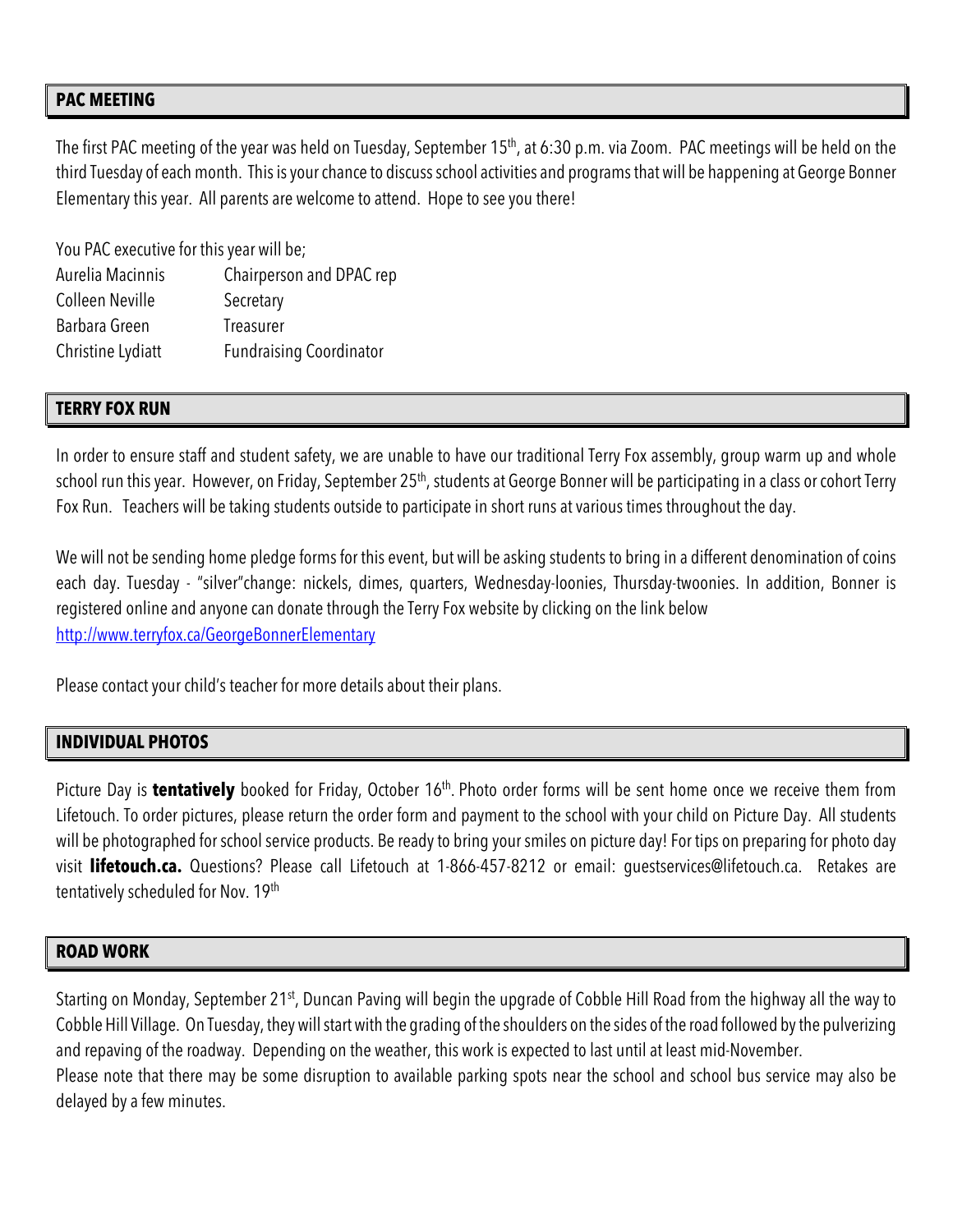### **BOTTLE DRIVES**

This year George Bonner will be hosting bottle drives once per month. If you would like to participate, simply drop off your recyclables at the truck located in front of the school. Upcoming dates are October 8<sup>th</sup>, November 12<sup>th</sup> and December 10<sup>th</sup> (2<sup>nd</sup> Thursday of the month). Thank you in advance for your support!

### **LIBRARY – Mr. J. Boan-Mitchell**

The library is currently undergoing a switch to a new software system, with the goal of being totally functioning before the end of September. The new software will allow children, grades 3 and up, to search the catalogue, request and put a hold on any title in the library. We are very excited about the new software.

The library experience will be different from previous years due to the fact it is a common area available to entire school population. Therefore, making it a safe environment will take time and careful planning. Even though the space may not be utilized right now, once the software is functional, book exchanges will begin. Covid-19 protocol for laminated surfaces will be followed to ensure the safety of the students.

# **PERSONAL ELECTRONICS**

Please note that personal electronic devices are **NOT** permitted during school hours unless supervised by a teacher. If your child does bring an electronic device to school, it **MUST** be kept in their bag or with the teacher during school hours. Please remember that we cannot guarantee the security of these items. If an item is confiscated by an adult during school hours or is turned in at the office for any reason, it will generally be held until the end of the day and sometimes will only be returned to an adult (depending on the circumstances).

# **SAFETY IN FRONT OF THE SCHOOL**

Supervision is available from 8:15 - 8:30 a.m., at lunch, and from 2:13 - 2:32 p.m. (bus students are supervised until the buses leave). It is our expectation that students will arrive at an appropriate time and go home immediately after school. Students have been briefed on playground expectations and safety issues. Please be aware of and reinforce the following points:

- Please remember that pedestrians always have the right of way.
- Please model safe and respectful crossing, parking and driving behaviour for our students.

# **MESSAGE FROM LOCAL RCMP**

We continue to work closely with our local RCMP detachment to monitor safety in front of the school. There are a number of issues on the roads and in the parking areas around the school we would like to bring to your attention. Specifically, the RCMP has provided us with the following reminders and violation information:

- Please do not speed in the school zone… the hours of enforcement are 8:00 a.m. to 5:00 p.m.The fine is \$196.00.
- Please do not stop on the travel portion of the roadway and interfere with the flow of traffic to either drop off or pick up your child. The fine is \$81.00.
- Please do not block our neighbour's driveways during while dropping off or picking up children

#### **SMOKING ON SCHOOL GROUNDS**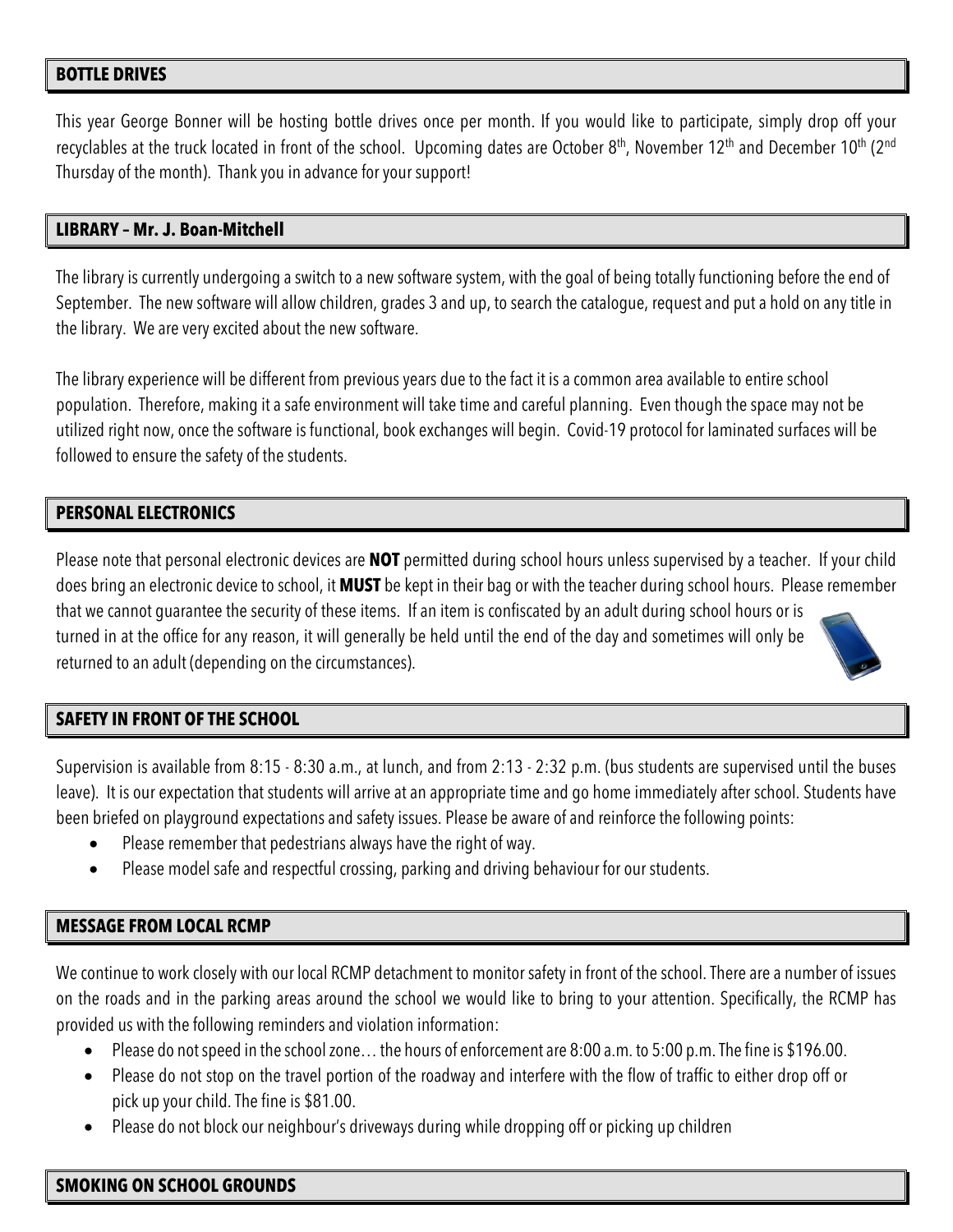Please be aware that Bill 10: Tobacco Sales Amendment Act, which came into effect on September 2, 2007, prohibits smoking or vaping on school grounds at any time.

## **DEMOGRAPHIC UPDATES**

Please remember to notify the office if you have any changes to your address, emergency contacts or phone numbers. This information is vital to student safety in the event of an emergency.

#### **FACEBOOK PAGE**

George Bonner maintains a Facebook page. We will be updating it regularly to help keep you up to date on important dates and events at Bonner.

#### **STAFF WELCOME**

We have 7 new staff members at George Bonner this year. Their names and assignments are shown below. Welcome to George Bonner everyone! In addition, Mrs. Merrett has moved from teaching grade 1 to teaching one of our grade 7 classes.

| Mr. Neligan             | -Grade 5            |             | Ms. Armstrong - Education Assistant |
|-------------------------|---------------------|-------------|-------------------------------------|
| <b>Elliot Fox-Povey</b> | $-$ Grade 2/3       | Mrs. Finlay | -Education Assistant                |
| Mr. Low                 | -Physical Education | Mrs. Littau | -Education Assistant                |
| Mrs. Hiles              | -Resource Teacher   |             |                                     |

# **ALLERGIES**

Please note that some students at George Bonner Elementary have allergic reactions to the following foods:

- peanuts

- dairy products

- fish

- eggs

- citrus

Your child's teacher will have more specific information should a student with one of these allergies be in your child's class.